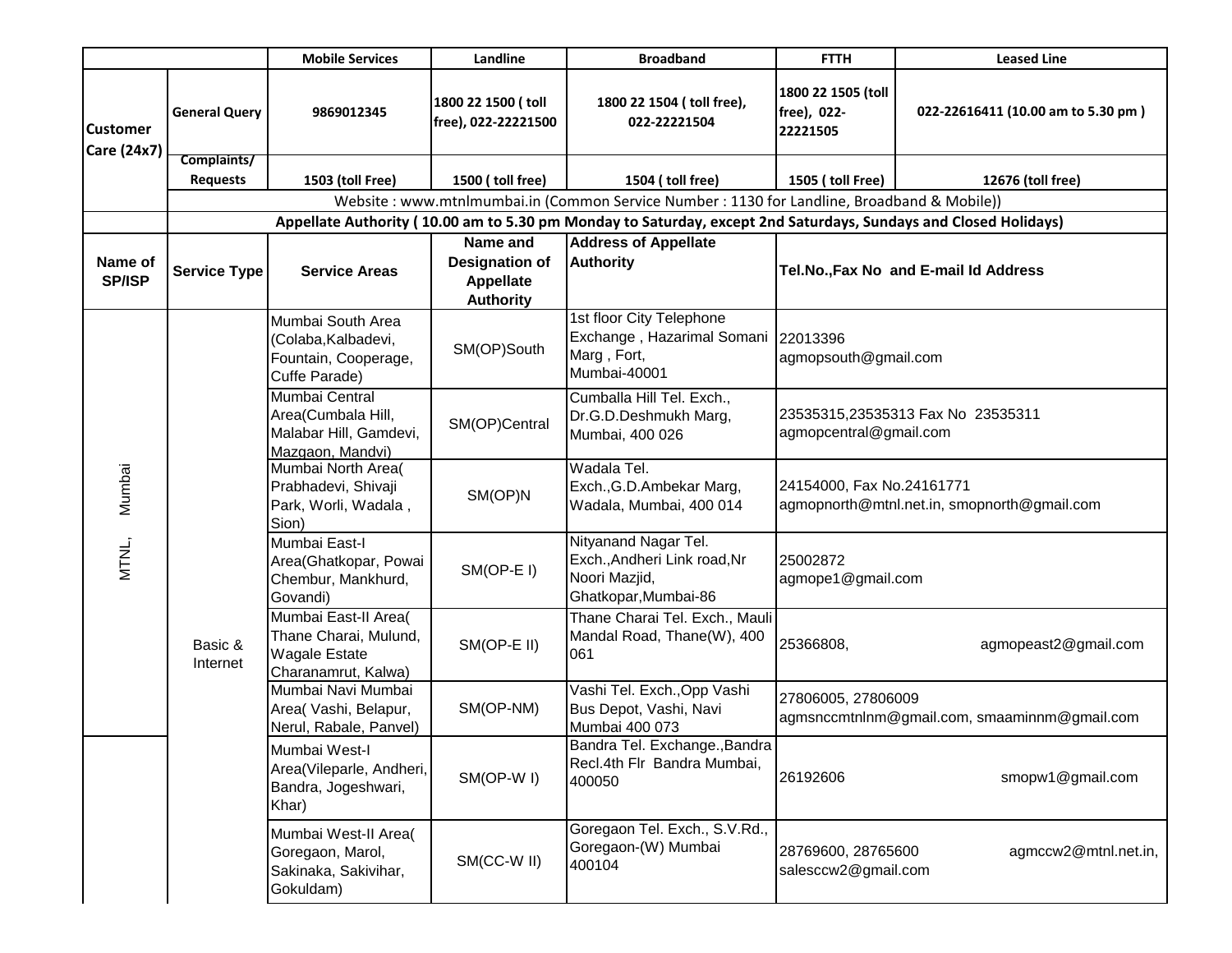|  | Mumbai |                                                    | Mumbai West-III Area(<br>Kandivali Malad,<br>Borivali, Bhayander,<br>Dahisar) | SM(S & CC)West<br>Ш | Kandivali Tel. Exch., S.V.<br>Road, Kandivili(W), Mumbai,<br>400 067                                          | 28611112, 28010090, 28641441<br>agmccw2@mtnl.net.in |                       |
|--|--------|----------------------------------------------------|-------------------------------------------------------------------------------|---------------------|---------------------------------------------------------------------------------------------------------------|-----------------------------------------------------|-----------------------|
|  | MTNL,  | Leased Line<br>Services(Ente<br>rprise<br>Network) | Mumbai, Navi Mumbai,<br>Thane Dist. (Within<br><b>MTNL Network) Area</b>      | SM(LCFC1)           | Fountain-I, Telecom Building,<br>5th Floor, M. G. Road, Fort,<br>Mumbai-400 023                               | 22616485<br>smalcmtnl@gmail.com                     | smoplcmtnl@gmail.com, |
|  |        | Cellular                                           | Mumbai, Navi Mumbai,<br>Thane Dist. (upto<br>Dombivali and Vashi)<br>Area     | Services            | 7th floor, BKC Telephone<br>SM(OP-CS) Mobile Exch. Bldg. Bandra Kurla<br>Complex, Kurla (W), Mumbai<br>400098 | 26520444,<br>agmopwsmbi@gmail.com                   |                       |